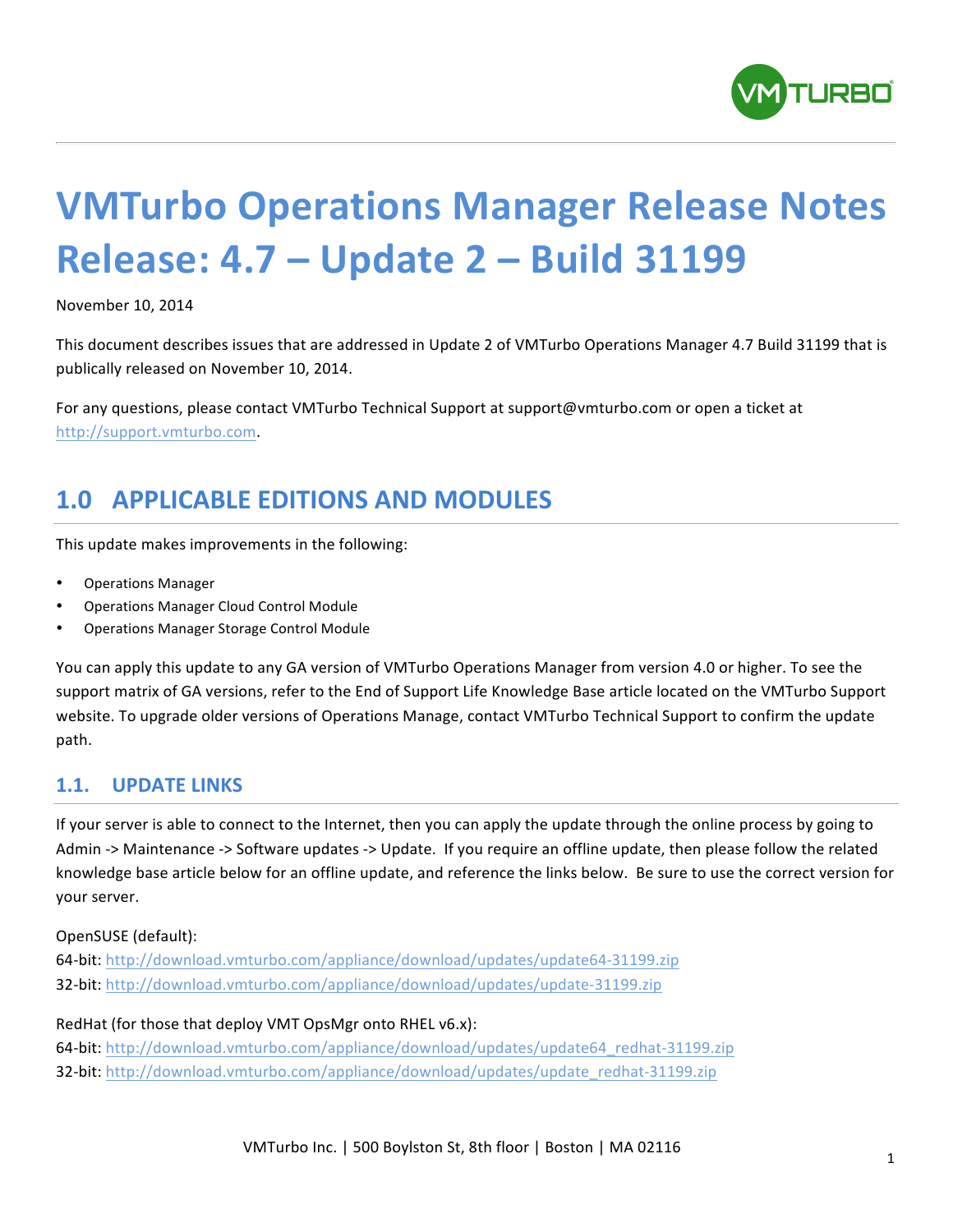

The preconfigured Virtual Machine image that you can download to deploy a new VMTurbo Server instance will be updated to now download 4.7 Update 2 build 31199 for vCenter (OVA), Hyper-V / VMM 2012R2 2012 and 2008 (ZIP), XenServer (XVA), RHEV (TGZ), and newly introduced OpenStack VM (QCOW.GZ) formats.

# **1.2. RELATED KNOWLEDGE BASE ARTICLES**

- How to check for a VMTurbo Software Update (https://support.vmturbo.com/hc/en-us/articles/200681516)
- How to perform an offline update (https://support.vmturbo.com/hc/en-us/articles/200682076)
- End of Support Life (https://suuport.vmturbo.com/hc/en-us/articles/201805733)
- Release Notes (https://support.vmturbo.com/hc/en-us/articles/203612853) and Product Documentation (https://support.vmturbo.com/hc/en-us/articles/200681456 )

# **2.0 UPDATES AND IMPROVEMENTS**

This release includes the following updates.

# **2.1. OPERATIONS MANAGER IMPROVEMENTS**

These updates apply to all editions of Operations Manager.

#### **2.1.1. HYPER-V**

- Improved discovery of changes in VHDX paths.
- Improved discovery of newly added Hosts
- Corrected discovery of a moved VM that appeared to be on 2 Hosts.
- See also Cloud Control Module Improvements for VMM

#### **2.1.2. DASHBOARDS AND USER INTERFACE**

- Capacity Dashboard: Improved handling when user changes the default template (option available through the Policy section)
- Capacity Dashboard: using correct count of data-stores for analysis
- Usage Grid: user can toggle between "Show Used" and "Show Utilization" when scoped to group of data stores
- Action Scheduler: Monthly policies are now being correctly displayed

#### **2.1.3. PLANS**

- Plan summary is fixed (specific types of plans gave incorrect results)
- Improved plans maintaining anti-affinity rules

#### **2.1.4. FOUNDATION**

- Corrected REST API call for historical data.
- Improved handling of timing of discovery and deletion when a VM template is converted to a VM.
- PM Host templates now have Mem and CPUProvisioned commodities active